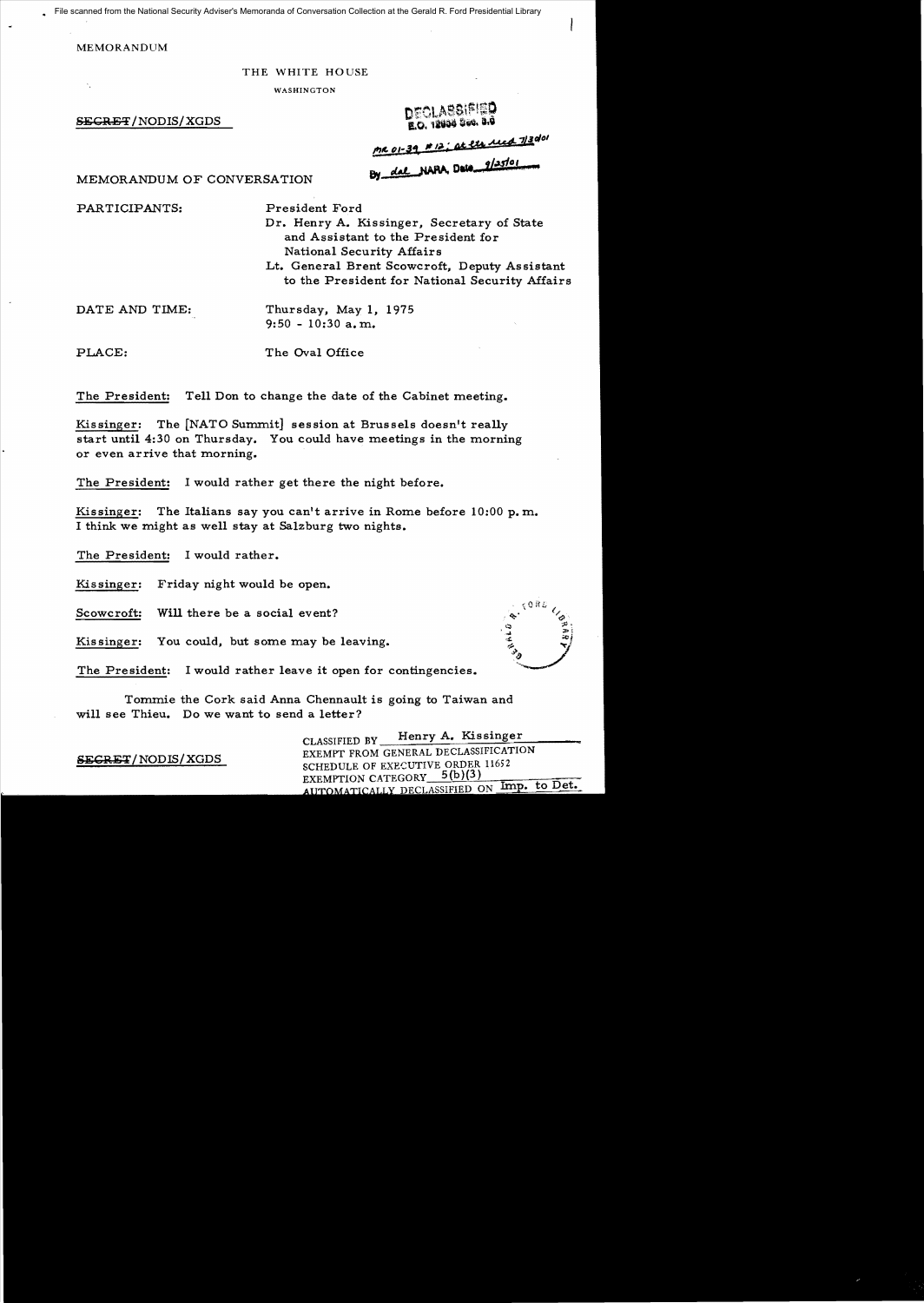## SEGRET/NODIS/XGDS 2

Kissinger: I would send a warm message. He is not helping with his critical comments. The release of the letters didn't hurt much.

The President: Not at all. I told Ron to say I didn't want to be critical of Graham Martin who had been under such pressure.

Kissinger: I would say you didn't want to comment. Otherwise it will be implied criticism.

The President: Talk to Ron about it.

Kissinger: I think it would be good to have a Congressional resolution of support for NATO.

The President: Okay. Check it with the leaders first.

Kissinger: The Tunisians are strictly minor league. They are scared of the Palestinians so you will get a long lecture. Everything you say will leak. I would say the same as you said to Hussein but in a general way. I would tell them we will not tolerate military action by either side.

We have a problem on MAG general officers. Defense wants to cut two generals in Turkey. If we have to do it, it should be one in Iran and one in Turkey.

The President: Why cut anyone right now?

Kissinger: The comment on Portugal is ridiculous. The election was a popularity contest with no significance. There has been no change in direction because of the election. Algeria is their model. The Europeans are ecstatic. But we could face in ten years a Socialist Europe whose cement is anti-Americanism.

The President: I read Clerides and Denktash are meeting. What is the status of that?

Kissinger: They are going nowhere. The Foreign Ministers will meet in Rome. That could lead to a Karamanlis-Demirel meeting. The Aegean situation is getting more difficult because the Greeks are fortifying the islands - - in violation of the treaty obligation. This is dangerous because Turkey may move before their military runs down. Nothing will happen before NATO.

 $80R$  $\ddot{\mathbf{r}}$  $\ddot{\circ}$ 

**SEGRET/NODIS/XGDS**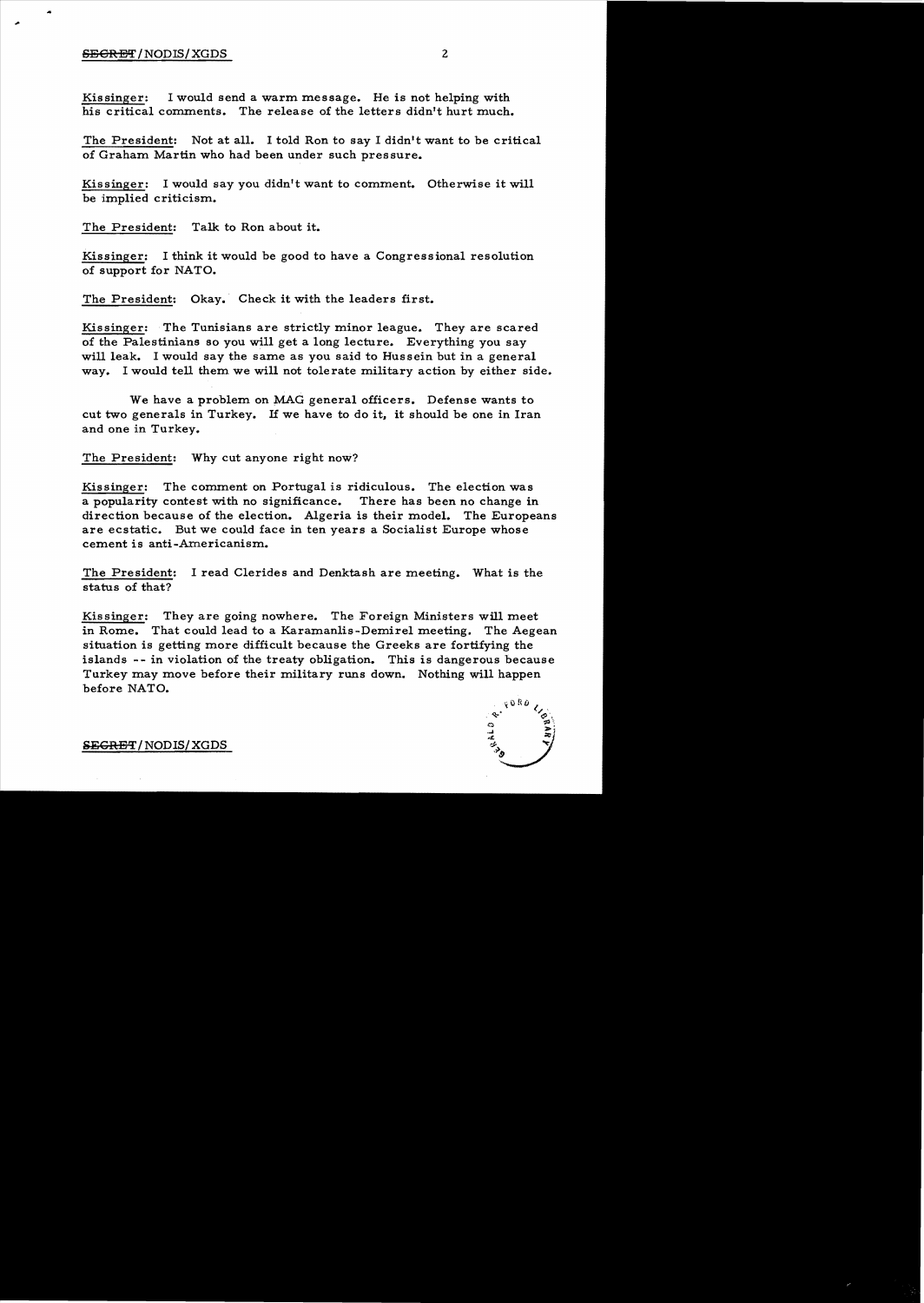## SEGRET/NODIS/XGDS 3

..

The President: Is Giscard coming?

Kissinger: They haven't said. I sent a personal note to Schmidt saying you wouldn't understand if Giscard didn't come. Giscard is sulking about the failure of his consumer-producer conference and blaming us. They are being forced out ignominiously in Cambodia. The KC are really being ruthless.



SEGRET/NODIS/XGDS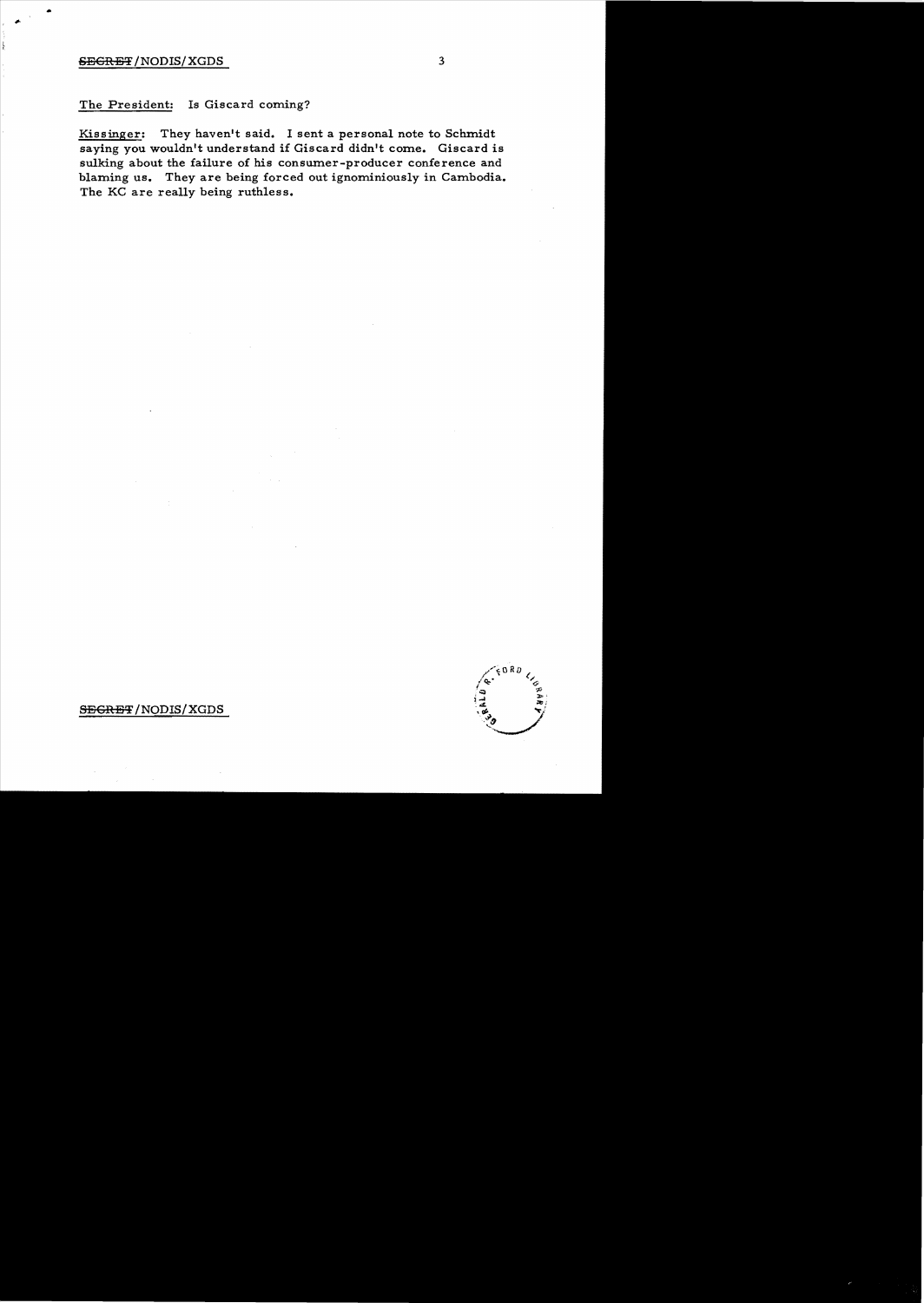thursday, Though Think PIK 1 Ump 75 P Tell Don to Change the date of the Calment Unity. K The session at Buysels doesn't really start wonted 4:30 on mus, Jan could fame mily in a masing ce hom chine that maning. devented within get these the might before. K The Station to you containe by 10 pm Ithick comptain will stay at Subspace 2 mpts P Innel with K Funding impted comedable jour 5 Serial event? K gam could, but some my be leaving. I would retter leave it open for contingencies. Tornwe - Cute said Chances It Jeing 2 Tours For will see Them. Be we wont a little -E Lemmet send crain wasp, Re not helping up, his critical varments. The release for letters debut host much P Zwtat all. I told Row to say I hand won't to becintured of Martin who had love made sendpressive. K I would say technol work to comment to theming et will be emplied contrain Talkto Ron about it K Sthich It would be good to have a Cury us of sypat for NATO P ok, clich it w/c leading first K The Trunsiens are struth moise legue. They are served of a Palae so you will get a long between Europtin you say will link. I will Asyc some or of Anosing but in gent way. AUTHORITY permedit 39 #12; State 1tr. 7/30/01 BY  $\frac{1}{4}$  NLF, DATE  $\frac{2}{4}$